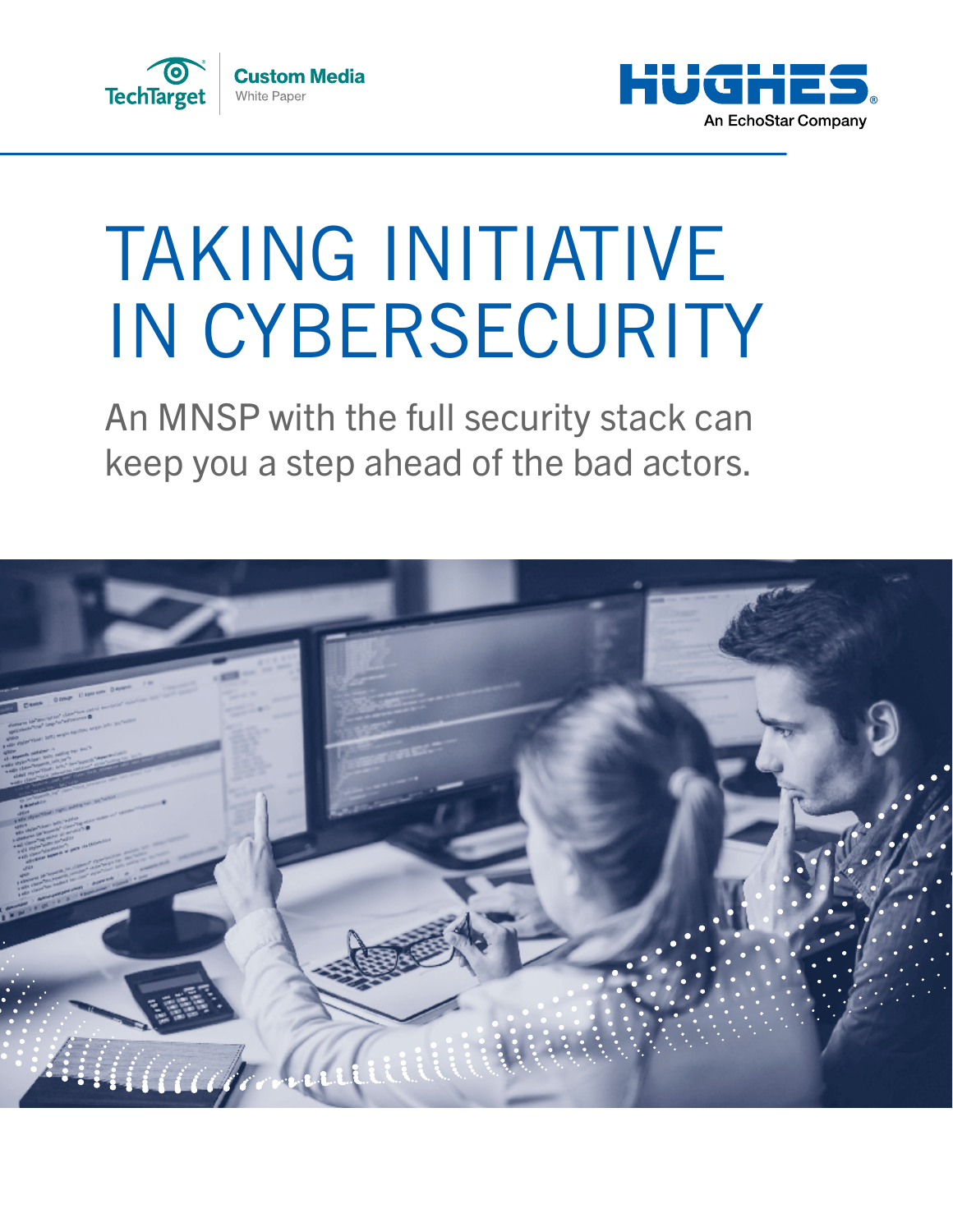# INTRODUCTION

Cybersecurity is a top priority for most companies, yet successful attacks continue unabated. The reason comes down to strategy: Many companies are stuck playing reactive defense, a losing battle against adversaries that are inventive and relentless. To take the initiative, many organizations are turning to a managed network service provider (MNSP) capable of delivering the entire cybersecurity stack, including people, processes and technology.

#### **Cybersecurity challenges**

<u> Maaannuu</u>iii

Supply-chain attacks, in which routine software updates are seeded with malware, are the latest in a wave of threats that include phishing, social engineering and internet of things (IoT)-based denial-of-service attacks. Ransomware attacks, which can be initiated through multiple vectors, regularly generate hefty payments from businesses and government agencies to unlock precious data.

As organizations implement digital business initiatives that enlarge their attack surface, protecting data becomes more difficult. Cloud-based applications, IoT data and the surge of remote workers in the recent COVID-19 pandemic—all pose distinct cybersecurity challenges, making piecemeal cybersecurity measures increasingly untenable.

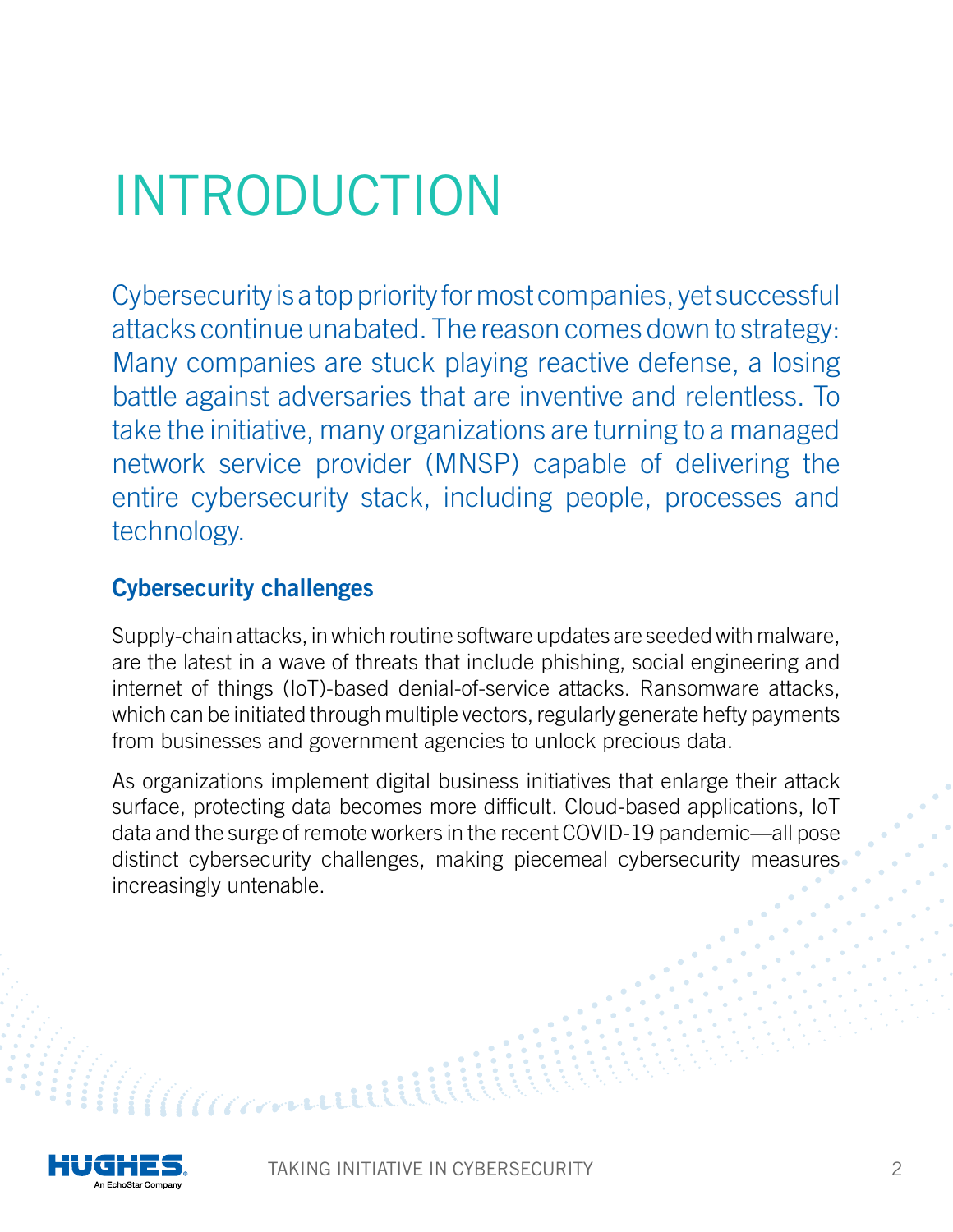The constant morphing of threats into more numerous and sophisticated forms in the hands of hackers and cybercriminals with plenty of knowledge and patience, presents businesses with still more difficulty. As the bar is raised by bad actors, organizations must enlarge their expertise to keep pace. Specialists with up-to-date knowledge of threats and how to thwart them are indispensable in any cyberdefense strategy, but these experts are hard to find, expensive to hire and difficult to keep. According to ZipRecruiter, a cybersecurity specialist in the U. S. is paid on average \$111,052 annually.1 According to CyberSeek, the U.S. has 464,420 unfilled cybersecurity positions, out of a total cybersecurity workforce of 956,341.<sup>2</sup> Globally, there are an estimated 3.5 million unfilled cybersecurity jobs.<sup>3</sup> With such a talent shortage, playing defense against adversaries with extensive expertise and dogged persistence is unlikely to succeed.

#### **Taking the initiative**

IT leaders should implement an integrated and automated defense. They should set aside ad hoc, disconnected countermeasures in favor of a strategy that links clear cybersecurity goals with workable tactics to achieve them. Focus should be on these four areas:

- **1. Superior customer experience.** In the era of e-business, customers expect a responsive, featurerich website that is always available. Product data must be timely and accessible; transactions must execute rapidly and reliably; above all, the data of the customers themselves must be protected.
- **2. Compliance.** Financial services firms and retailers are used to implementing technology and processes the meet PCI-DSS guidelines; healthcare organizations must protect patient information in conformance with HIPAA rules. With the advent of GDPR requirements, any organization doing business in Europe must protect the personally identifiable information (PII) of EU citizens. Numerous state regulations, such as the California Consumer Privacy Act (CCPA), California Privacy Rights Act (CPRA), and the Virginia Consumer Data Protection Act (CDPA), are leading indicators for a future federal law safeguarding consumer PII.
- **3. Employee productivity.** Cybersecurity measures must be seamless to employees and implemented with top-down governance. Otherwise, barriers to data access, slow performance, or complex processes are likely to be bypassed by employees and executives by standing up new systems and services without telling cybersecurity staff.
- **4. Controlling cost.** Every cybersecurity initiative must balance the risks posed by threats with the corporate mission and budget requirements of an organization. Cybersecurity measures must be economical as well as effective so that an organization can attain its profitability objectives.
- **5. Evolving defense posture.** Cybersecurity defense must stay ahead of continually evolving threats. The new PCI DSS v4.0, which is expected to be released in mid-2021, will enable Qualified Security Assessors to take a more flexible, risk-based approach in evaluating the compliance of security controls and will specifically focus on authentication and encryption, while imposing stricter requirements for monitoring and testing.
- 1 ["Cyber Security Specialist Salary,](https://www.ziprecruiter.com/Salaries/Cyber-Security-Specialist-Salary)" ZipRecruiter.com, April 22, 2021.
- 2 ["Cybersecurity Supply/Demand Heat Map,](https://www.cyberseek.org/heatmap.html)" CyberSeek.org, 2021.
- 3 ["Cybersecurity Talent Crunch To Create 3.5 Million Unfilled Jobs Globally By 2021](https://cybersecurityventures.com/jobs/)," Cybercrime Magazine, Oct. 24, 2019.

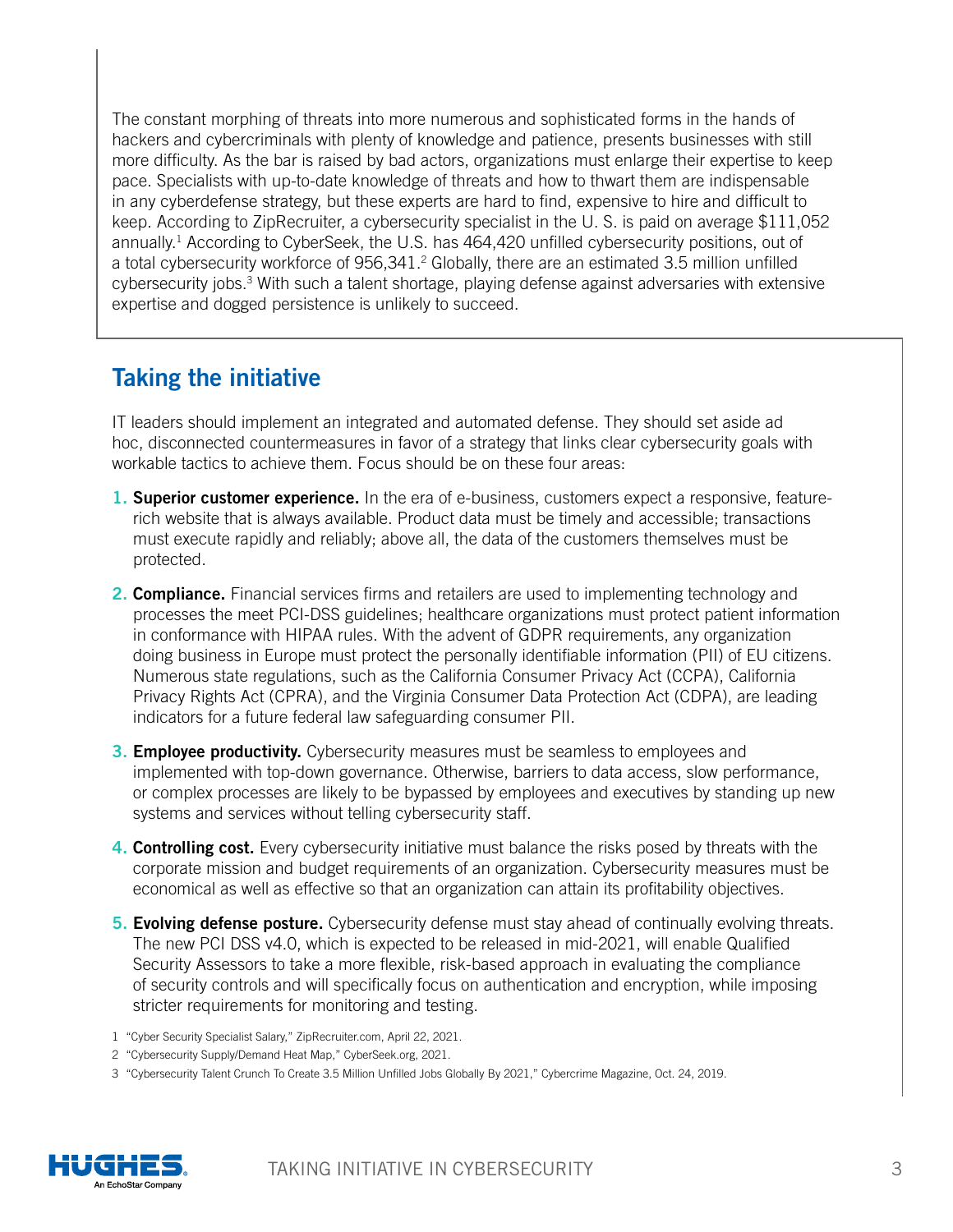## **Choosing the right MNSP: Multi-layered protection**

The people, processes and technology delivered by a full-stack MNSP such as Hughes includes multiple layers that work together to blunt the most sophisticated attacks.

- **Skilled cybersecurity specialists.** A large, established MNSP such as Hughes is much better able to hire and retain the cybersecurity talent required to keep pace with evolving threats. Specialists with specific areas of expertise are assigned to customers with corresponding needs. Thanks to greater scale, a large MNSP can spread its cost over multiple customers -- and apply knowledge gained while protecting one customer to the protection of others.
- **Zero-trust expertise.** Zero-trust cybersecurity strategies have attracted significant mindshare in recent years. Yet not all organizations are a good fit for zero-trust, which can be complex to implement. A zero-trust approach assumes that the network perimeter has been penetrated, and even trusted employees and business partners might have been compromised. Zero-trust implementation requires micro-segmentation of network and data center infrastructure, end-point security including multi-factor authentication and highly granular access permissions. Zero-trust also includes security automation and orchestration involving a diverse array of complementary cybersecurity tools, managed from a single pane of glass. Zero-trust methods and technologies must be implemented with care so as not to inhibit employees' access to the data and applications they need to work productively.
- **Ransomware avoidance and recovery.** Although ransomware attacks are ubiquitous, careful maintenance of complete, accessible backups can protect an organization from joining the long list of victims. By deploying agents to end-user systems whether on-site or remote, organizations can initiate regular backups, whether locally, at a central site, or at a remote backup facility. An MNSP can assist in implementing backup technology, by allocating sufficient network bandwidth to backup traffic and by implementing post-attack recovery procedures. EDR technology detects applications performing cryptographic functions on a file system, blocks them and allows the encryption to be reverted.



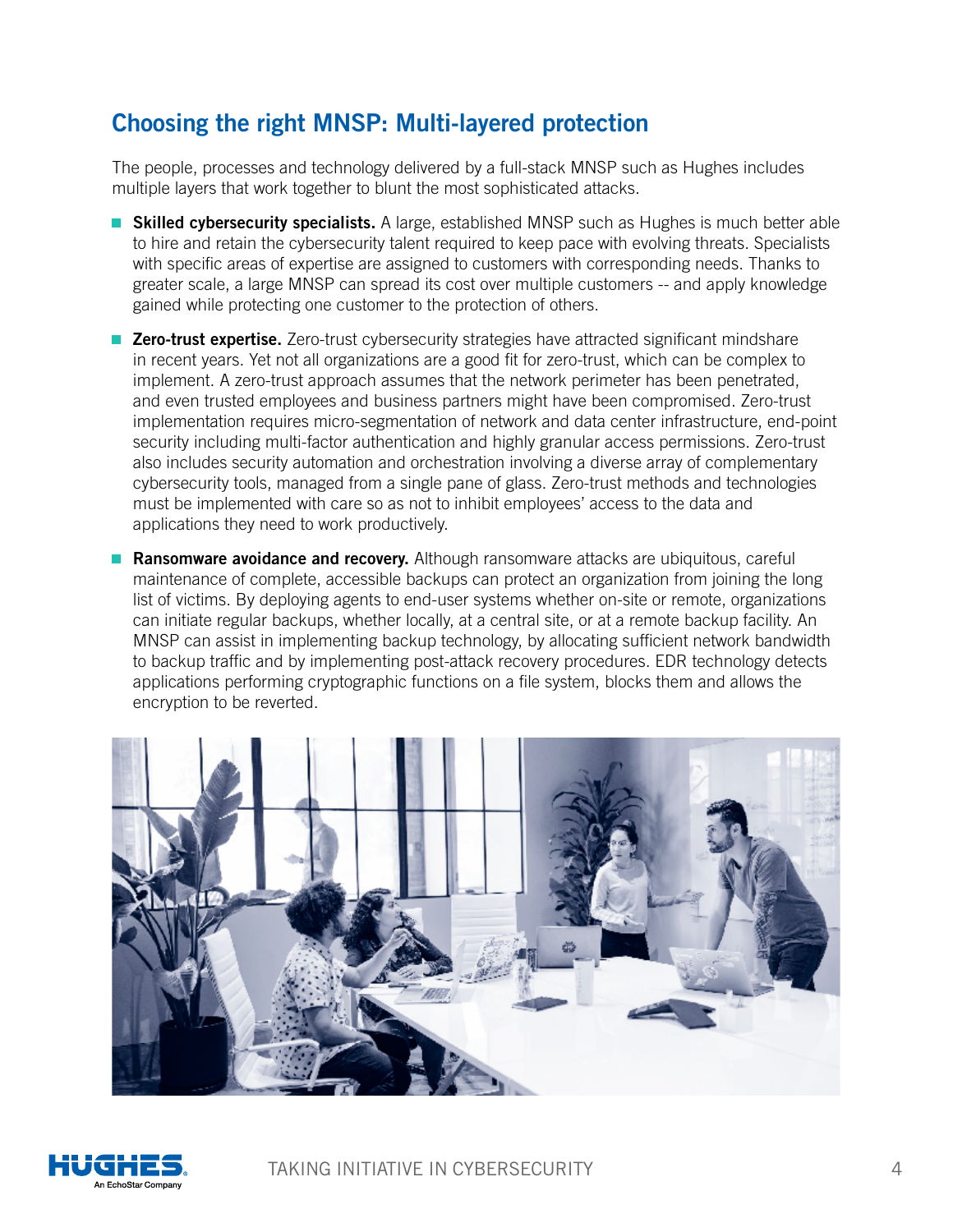- **Managed firewall services.** The firewall is a cornerstone of cybersecurity in the era of the internet. Next-generation firewalls encompass an increasing array of unified threat management (UTM) capabilities, including:
	- **Intrusion detection systems (IDS) and Intrusion prevention systems (IPS).** IDS and IPS work together to monitor a network for malicious activity, report intrusions to a central point of administration and respond to detected intrusions by taking action via the firewall to stop the attack and prevent future intrusions.
	- **Content filtering.** The ability to identify and isolate specific types of content, such as obscene images and gaming apps that might contain malware.
	- **Unified management.** An MNSP may provide a single point for an administrator to manage multiple cyber defense tools, including those from different vendors.
- **Artificial Intelligence (AI), Machine Learning (ML).** AI and ML tools can recognize recurring patterns in data to detect anomalies and predict where breaches might occur in the future. AI and ML lighten the analytical workload of cybersecurity staff while shifting an organization's cybersecurity stance from reactive to pro-active.
- **Security Information and Event Management (SIEM).** A SIEM provides a central point to aggregate and view cybersecurity information. A SIEM is an integral part of **managed detection**  and response (MDR) services, which unite threat intelligence, analytics and expert knowledge. The MDR is an overall managed response service based on alerts that are curated by the SIEM utilizing AI. **Endpoint detection and response (EDR)** tools monitor and collect endpoint data, subjecting it to rules-based response and analysis. The SIEM analyzes data from these and other sources to spot possible breaches and rank events in order of importance.
- **Best-of-breed technology.** By acquiring and combining industry-leading technology from strategic partners, an MNSP such as Hughes takes on responsibility for selection and integration that would otherwise fall to overworked cybersecurity staff.

Because organizations are faced with a broad range of threats targeting many different points of their infrastructure, a cybersecurity strategy must be comprehensive. A single vulnerability, no matter how small, can be exploited to jeopardize an entire company as well as its customers and trading partners.